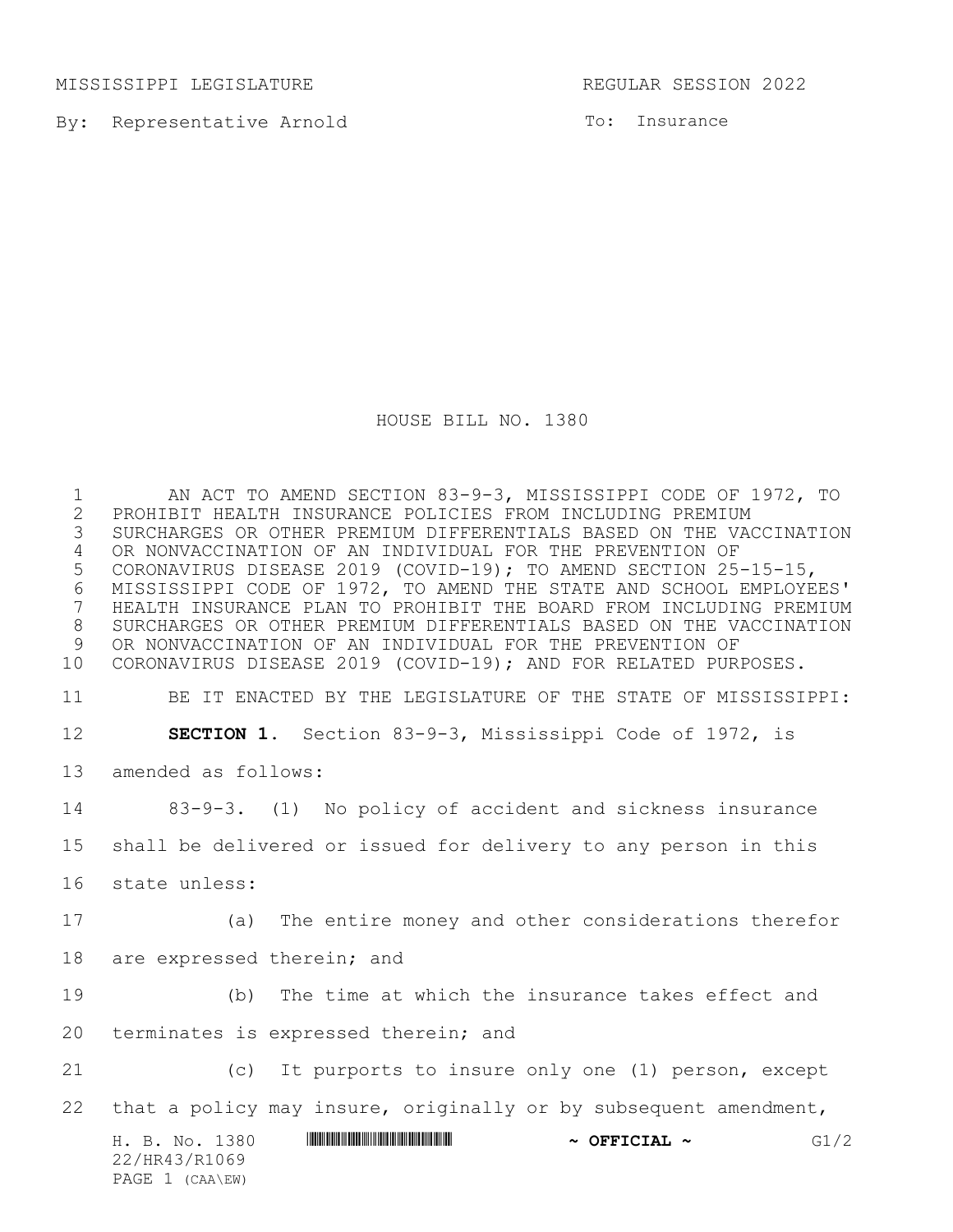upon the application of an adult member of a family who shall be deemed the policyholder, any two (2) or more eligible members of that family, including husband, wife, dependent children or any children under a specified age which shall not exceed nineteen (19) years, and any other person dependent upon the policyholder; and

 (d) The style, arrangement and overall appearance of the policy give no undue prominence to any portion of the text, and unless every printed portion of the text of the policy and of any endorsements or attached papers is plainly printed in lightfaced type of a style in general use, the size of which shall be uniform and not less than ten-point with a lowercase unspaced alphabet length not less than one-hundred-twenty-point (the "text" shall include all printed matter except the name and address of the insurer, name or title of the policy, the brief description if any, and captions and subcaptions); and

 (e) The exceptions and reductions of indemnity are set forth in the policy and, except those which are set forth in Section 83-9-5, are printed, at the insurer's option, either with 42 the benefit provision to which they apply, or under an appropriate caption such as "Exceptions" or "Exceptions and Reductions," provided that if an exception or reduction specifically applies only to a particular benefit of the policy, a statement of such exception or reduction shall be included with the benefit provision to which it applies; and

H. B. No. 1380 **. AND AND AN ADDED \*** OFFICIAL \* 22/HR43/R1069 PAGE 2 (CAA\EW)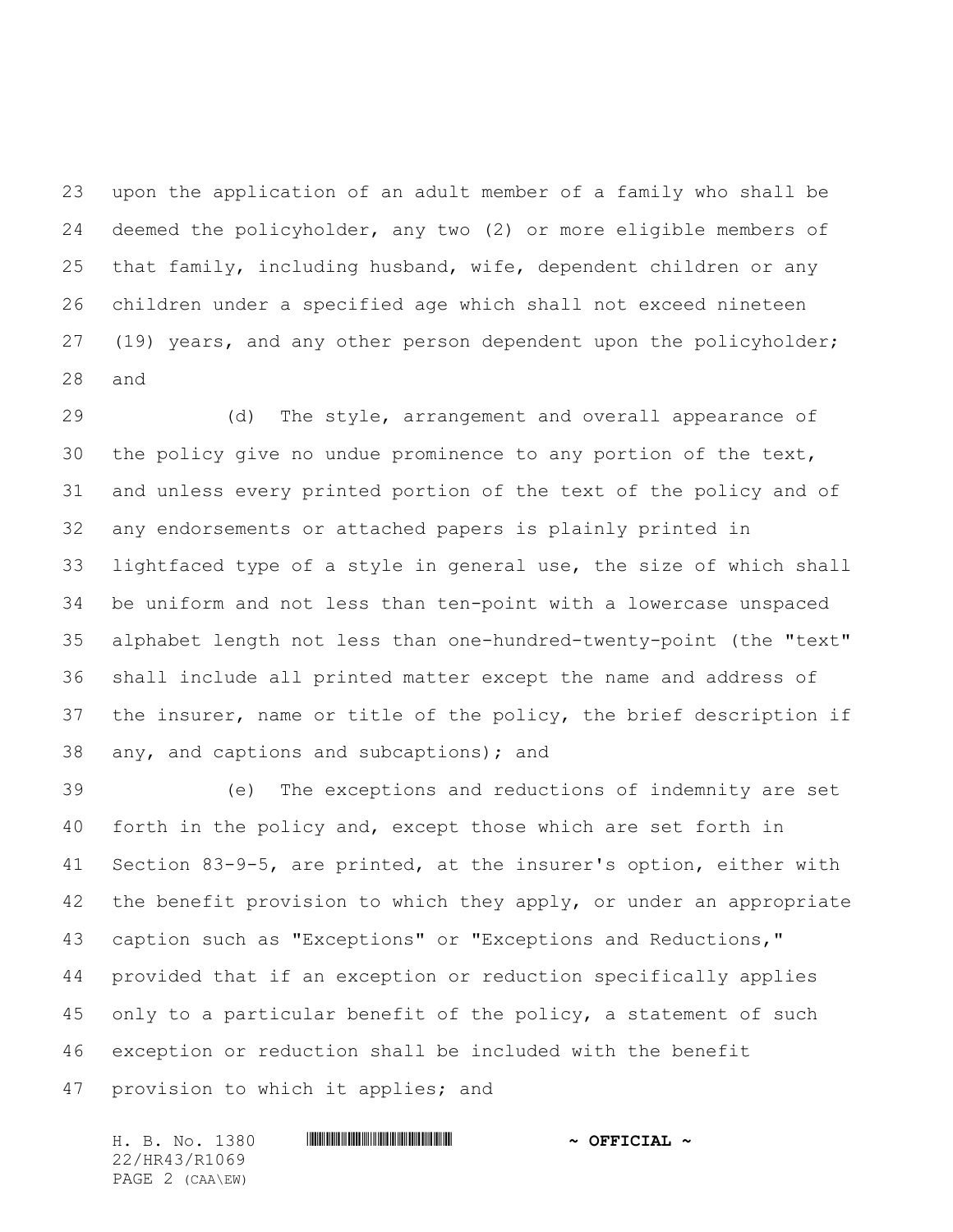(f) Each such form, including riders and endorsements, shall be identified by a form number in the lower left-hand corner of the first page thereof; and

 (g) It contains no provision purporting to make any portion of the charter, rules, constitution or bylaws of the insurer a part of the policy unless such portion is set forth in full in the policy, except in the case of the incorporation of, or reference to, a statement of rates or classification of risks, or short-rate table filed with the commissioner.

 (2) No individual or group policy covering health and accident insurance (including experience-rated insurance contracts, indemnity contracts, self-insured plans and self-funded plans), or any group combinations of these coverages, shall be issued by any commercial insurer doing business in this state which, by the terms of such policy, limits or excludes payment because the individual or group insured is eligible for or is being provided medical assistance under the Mississippi Medicaid Law. Any such policy provision in violation of this section shall be invalid.

 (3) No individual or group policy covering health and accident insurance (including experience-rated insurance contracts, indemnity contracts, self-insured plans and self-funded plans) or any group combinations of these coverages, shall be issued by any commercial insurer doing business in this state, which, by the terms of such policy, limits or restricts the

H. B. No. 1380 **. AND AND AN ADDED \*** OFFICIAL \* 22/HR43/R1069 PAGE 3 (CAA\EW)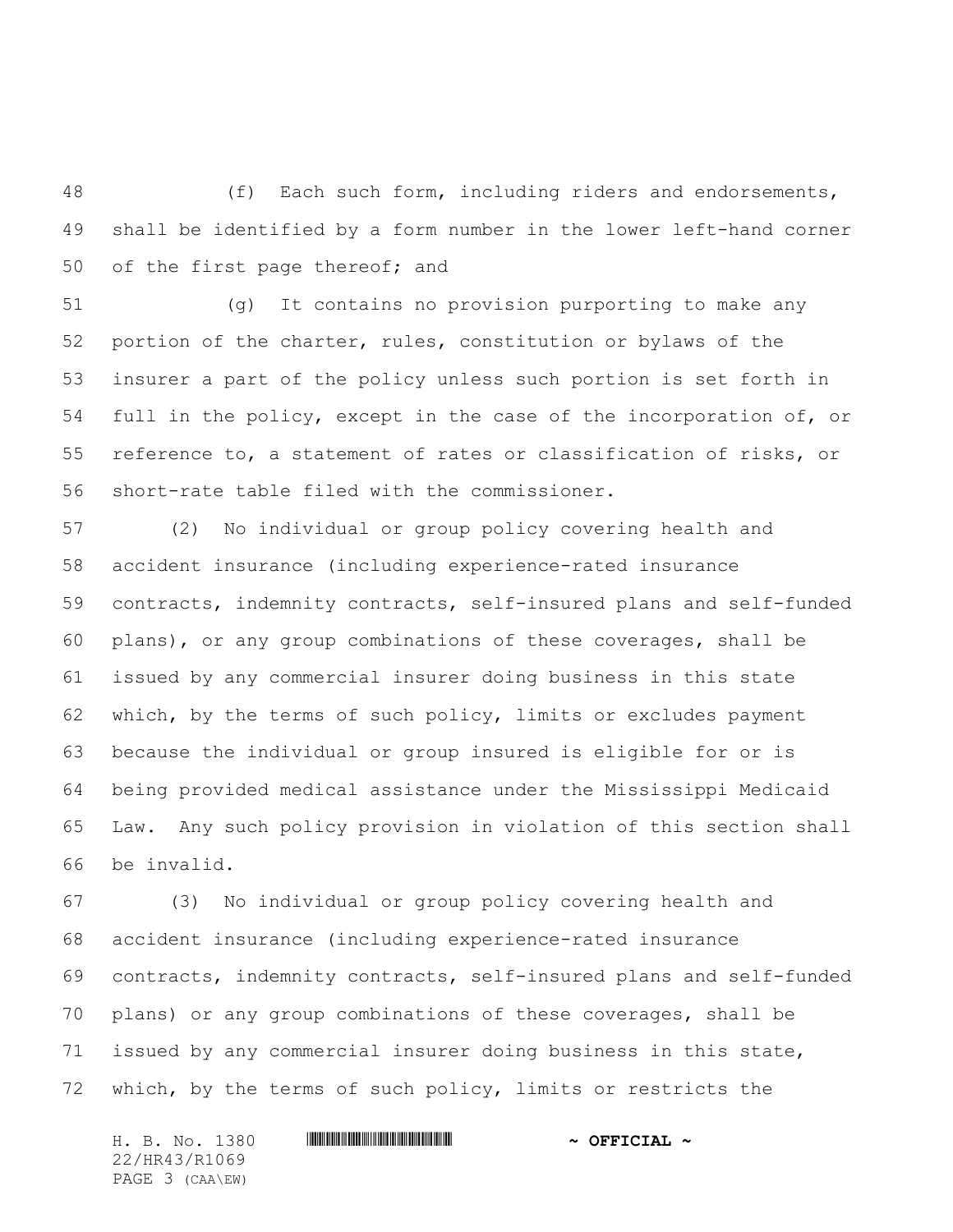insured's ability to assign the insured's benefits under the policy to a licensed health care provider that provides health care services to the insured. Commercial insurers doing business in this state shall honor an assignment for a period of one (1) year starting from the initial date of an assignment. Any such policy provision in violation of this subsection shall be invalid.

 (4) If any policy is issued by an insurer domiciled in this state for delivery to a person residing in another state, and if the official having responsibility for the administration of the insurance laws of such other state shall have advised the commissioner that any such policy is not subject to approval or disapproval by such official, the commissioner may, by ruling, require that such policy meet the standards set forth in subsection (1) of this section and in Section 83-9-5.

 (5) The commissioner shall collect and pay into the special fund in the State Treasury designated as the "Insurance Department Fund" the following fees for services provided under this section:

90 FORM FORM 91 Each individual policy contract, including revisions...................................................\$15.00 Each group master policy or contract, including revisions................................................... 15.00 95 Each rider, endorsement or amendment, etc.............. 10.00 96 Each insurance application where written application is required and is to be made a part of the policy or

|               | H. B. No. 1380  |  |  | $\sim$ OFFICIAL $\sim$ |
|---------------|-----------------|--|--|------------------------|
| 22/HR43/R1069 |                 |  |  |                        |
|               | PAGE 4 (CAA\EW) |  |  |                        |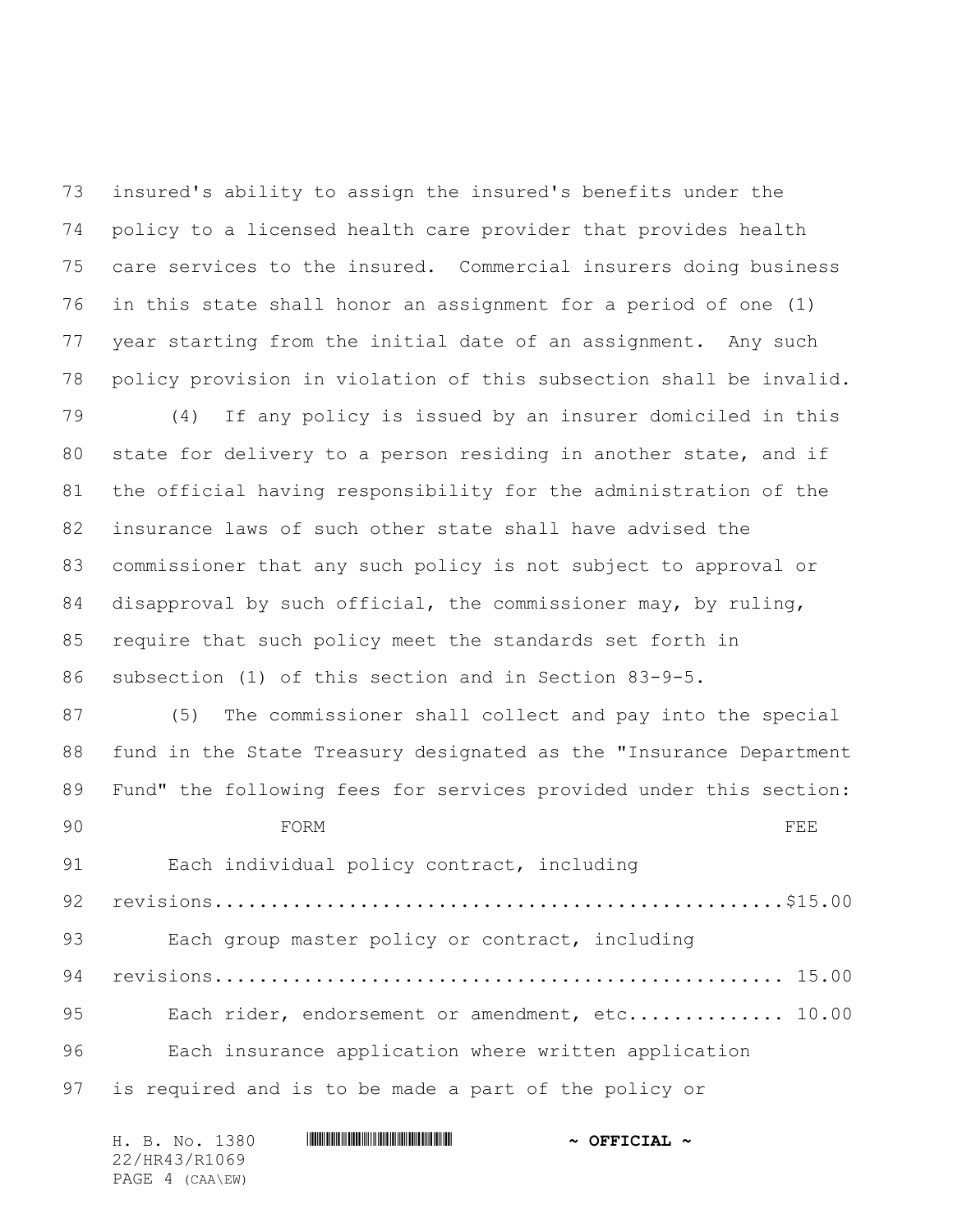contract.................................................... 10.00 99 Each questionnaire..................................... 7.00

100 Charge for resubmission where payment is not included with original submission.................................... 5.00

 Additional charge for tentative approval same as above. (6) In order to expedite and become more efficient in reviewing and approving accident and health form and rate filings, the commissioner may establish an expedited form and rate review procedure whereby insurers may elect to pay reasonable actuarial fees directly to a department-approved actuarial service in exchange for an expedited review of form and rate filings by the actuarial service. The commissioner may make such reasonable rules and regulations concerning the expedited procedure, and may set reasonable fees for the actuarial services provided. This provision shall not abridge any other authority granted to the commissioner by law, including the authority to collect the filing fees prescribed by this section.

 (7) No individual or group policy covering health and accident insurance (including experience-rated insurance contracts, indemnity contracts, self-insured plans and self-funded plans) or any group combinations of these coverages, shall be issued by any commercial insurer doing business in this state, which, by the terms of such policy, imposes a premium surcharge or any other premium differential based on the vaccination or

H. B. No. 1380 \*HR43/R1069\* **~ OFFICIAL ~** 22/HR43/R1069 PAGE 5 (CAA\EW)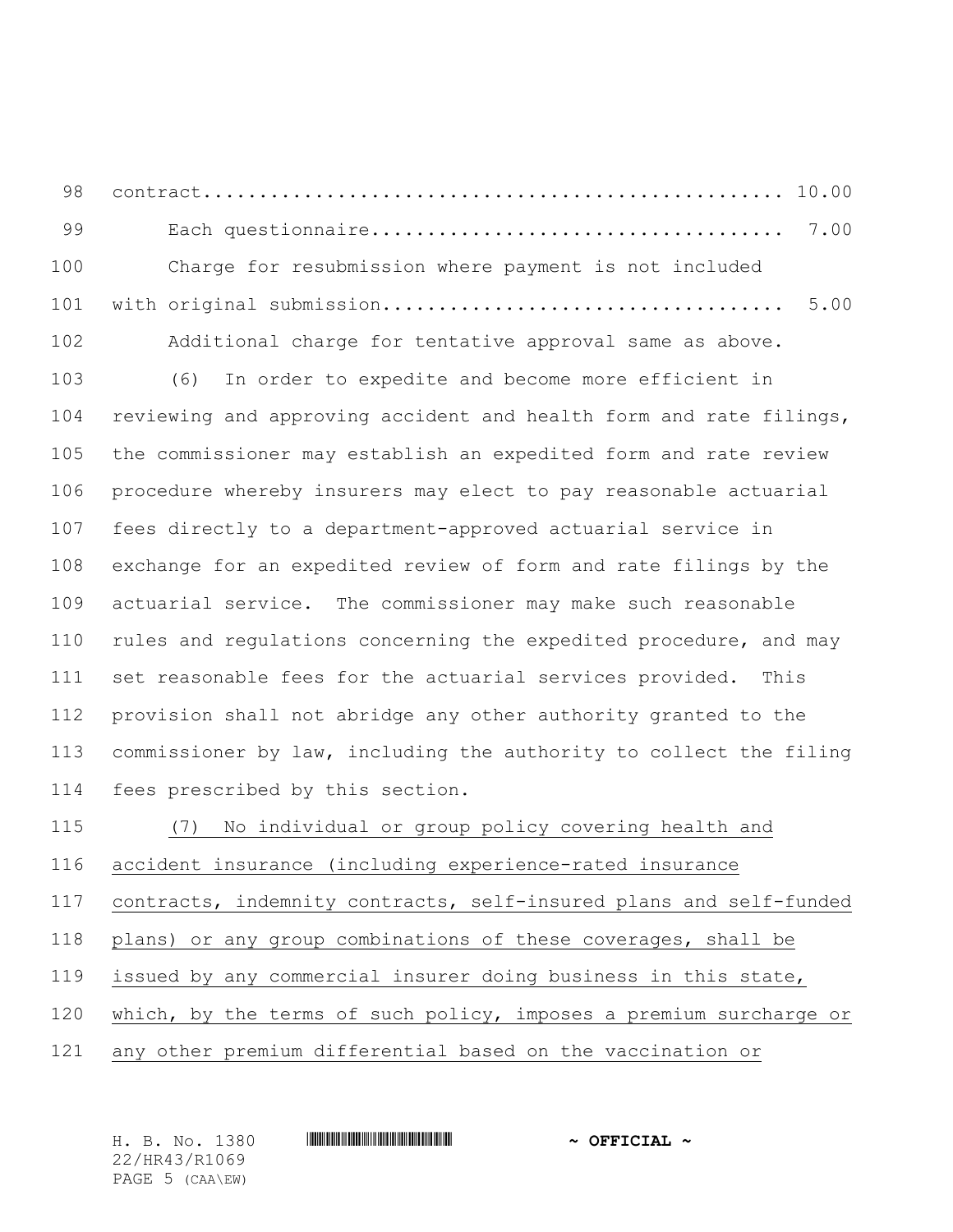## nonvaccination of an individual for the prevention of coronavirus disease 2019 (COVID-19).

 ( **\* \* \***8) From and after July 1, 2016, the expenses of this agency shall be defrayed by appropriation from the State General Fund and all user charges and fees authorized under this section shall be deposited into the State General Fund as authorized by law.

 ( **\* \* \***9) From and after July 1, 2016, no state agency shall charge another state agency a fee, assessment, rent or other charge for services or resources received by authority of this section.

 **SECTION 2.** Section 25-15-15, Mississippi Code of 1972, is amended as follows:

 25-15-15. (1) The board is authorized to determine the 136 manner in which premiums and contributions by the state agencies, local school districts, colleges, universities, community/junior colleges and public libraries shall be collected to provide the self-insured health insurance program for employees as provided under this article. The state shall provide fifty percent (50%) of the cost of the above life insurance plan for all active full-time employees. The state shall provide one hundred percent (100%) of the cost of the health insurance plan for active full-time employees initially employed before January 1, 2006, except as otherwise provided in this section. For active full-time employees initially employed on or after January 1,

H. B. No. 1380 **. AND AND AN ADDED \*** OFFICIAL \* 22/HR43/R1069 PAGE 6 (CAA\EW)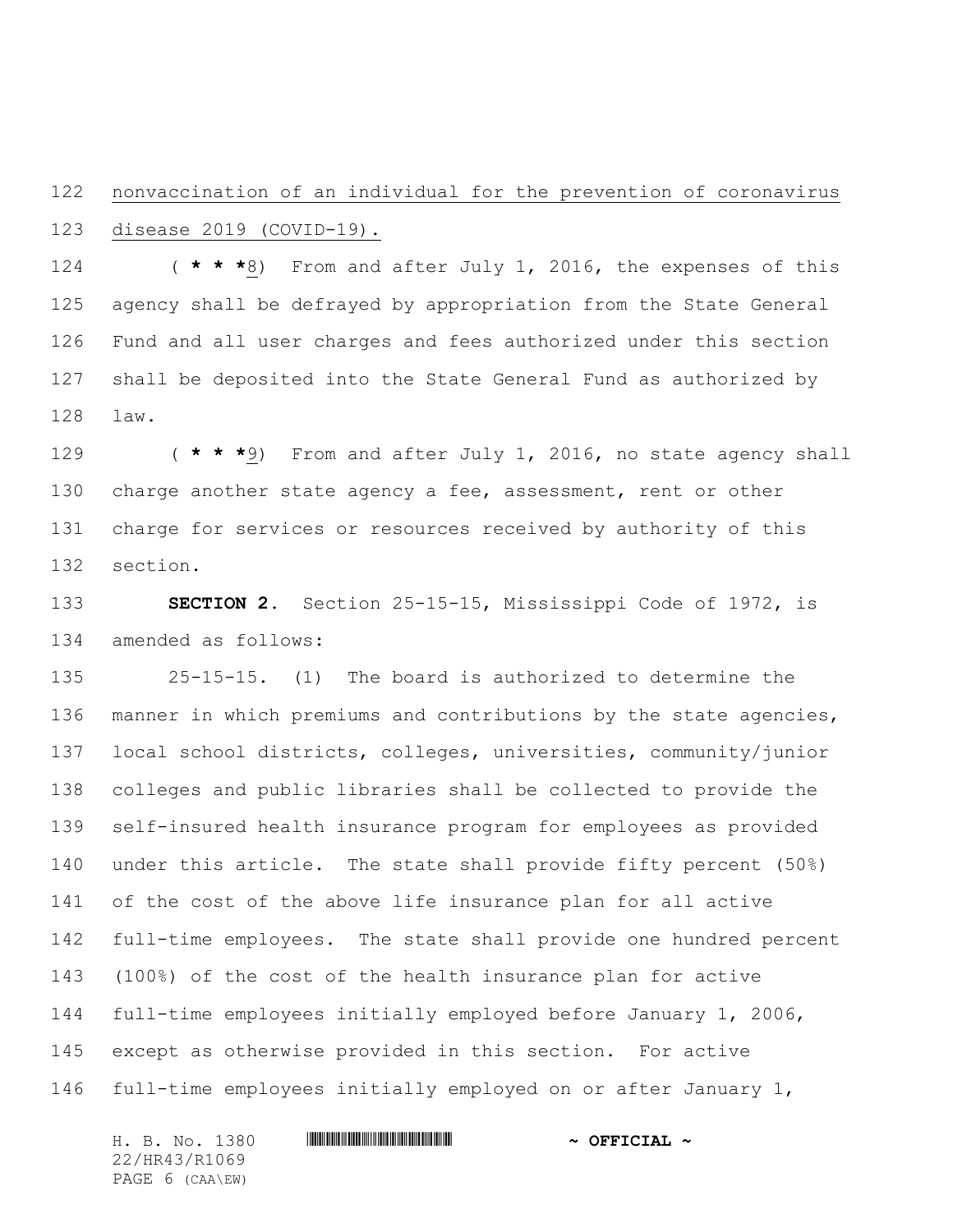2006, the state shall provide one hundred percent (100%) of the cost of a basic level of health insurance, except as otherwise provided in this section, and the employees may pay additional amounts to purchase additional benefits or levels of coverage 151 offered under the plan. The board, if determined to be necessary, may assess active full-time employees a portion of the active employee premium in an amount not to exceed Twenty Dollars (\$20.00) per month, notwithstanding any language in this section to the contrary. All active full-time employees shall be given the opportunity to purchase coverage for their eligible dependents with the premiums for such dependent coverage, as well as the employee's fifty percent (50%) share for his life insurance coverage, to be deductible from the employee's salary by the agency, department or institution head, which deductions, together with the fifty percent (50%) share of such life insurance premiums of such employing agency, department or institution head from funds appropriated to or authorized to be expended by the employing agency, department or institution head, shall be deposited directly into a depository bank or special fund in the State Treasury, as determined by the board. These funds and interest earned on these funds may be used for the disbursement of claims and shall be exempt from the appropriation process.

 (2) The state shall provide annually, by line item in the Mississippi Library Commission appropriation bill, such funds to pay one hundred percent (100%) of the cost of health insurance

H. B. No. 1380 **. AND AND AN ADDED \*** OFFICIAL \* 22/HR43/R1069 PAGE 7 (CAA\EW)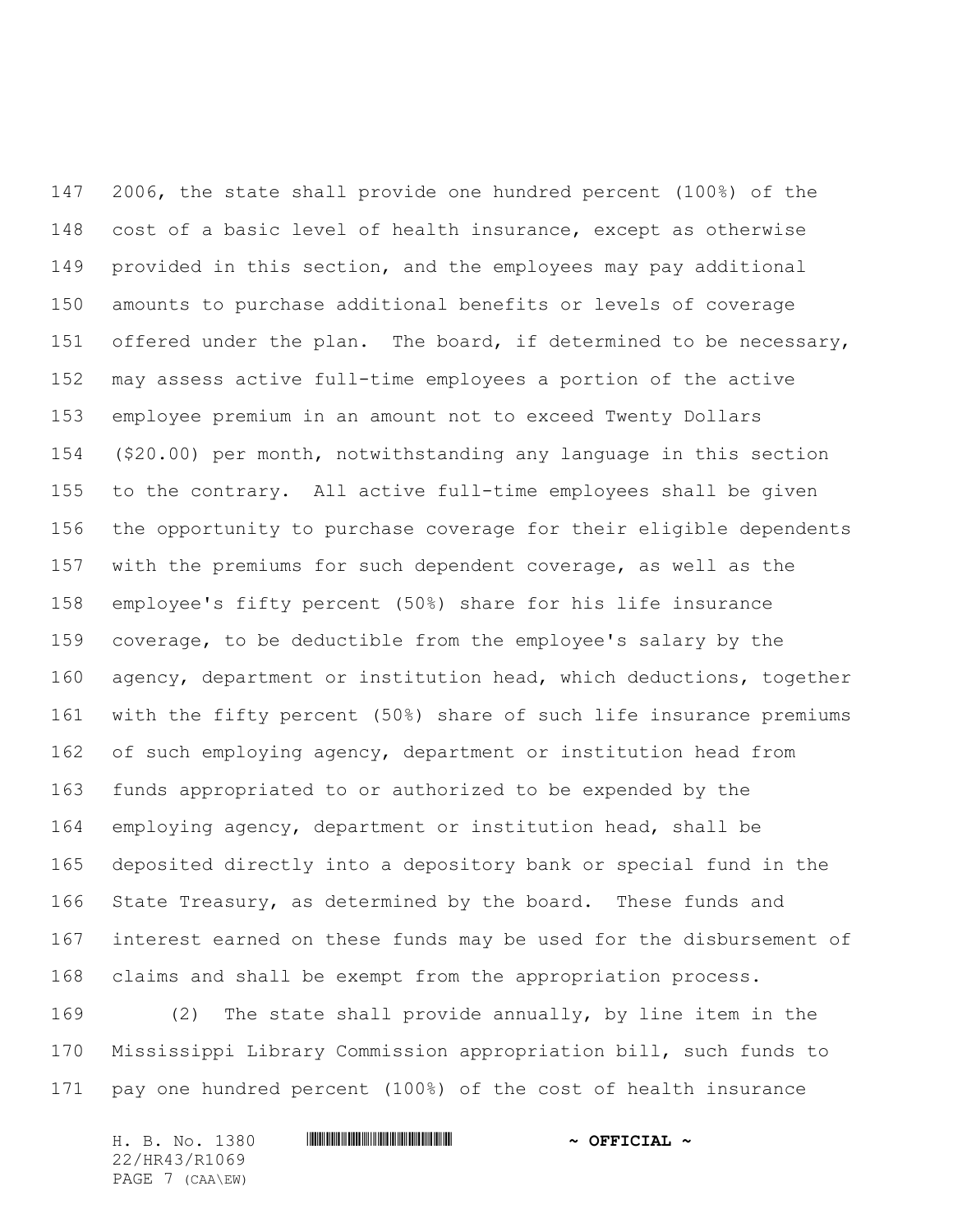under the State and School Employees Health Insurance Plan, or any lesser percentage of the cost that is not assessed to the employees by the board, for full-time library staff members in each public library in Mississippi initially employed before January 1, 2006. For full-time library staff members initially employed on or after January 1, 2006, the state shall provide one hundred percent (100%) of the cost of a basic level of health insurance under the State and School Employees Health Insurance Plan, or any lesser percentage of the cost that is not assessed to the employees by the board, and the employees may pay additional amounts to purchase additional benefits or levels of coverage offered under the plan. The commission shall allot to each public library a sufficient amount of those funds appropriated to pay the costs of insurance for eligible employees. Any funds so appropriated by line item which are not expended during the fiscal year for which such funds were appropriated shall be carried forward for the same purposes during the next succeeding fiscal year. If any premiums for the health insurance and/or late charges and interest penalties are not paid by a public library in a timely manner, as defined by the board, the Mississippi Library Commission, upon notice by the board, shall immediately withhold all subsequent disbursements of funds to that public library. (3) The state shall annually provide one hundred percent

 (100%) of the cost of the health insurance plan, or any lesser percentage of the cost that is not assessed to the employees by

H. B. No. 1380 **. AND AND AN ADDED \*** OFFICIAL \* 22/HR43/R1069 PAGE 8 (CAA\EW)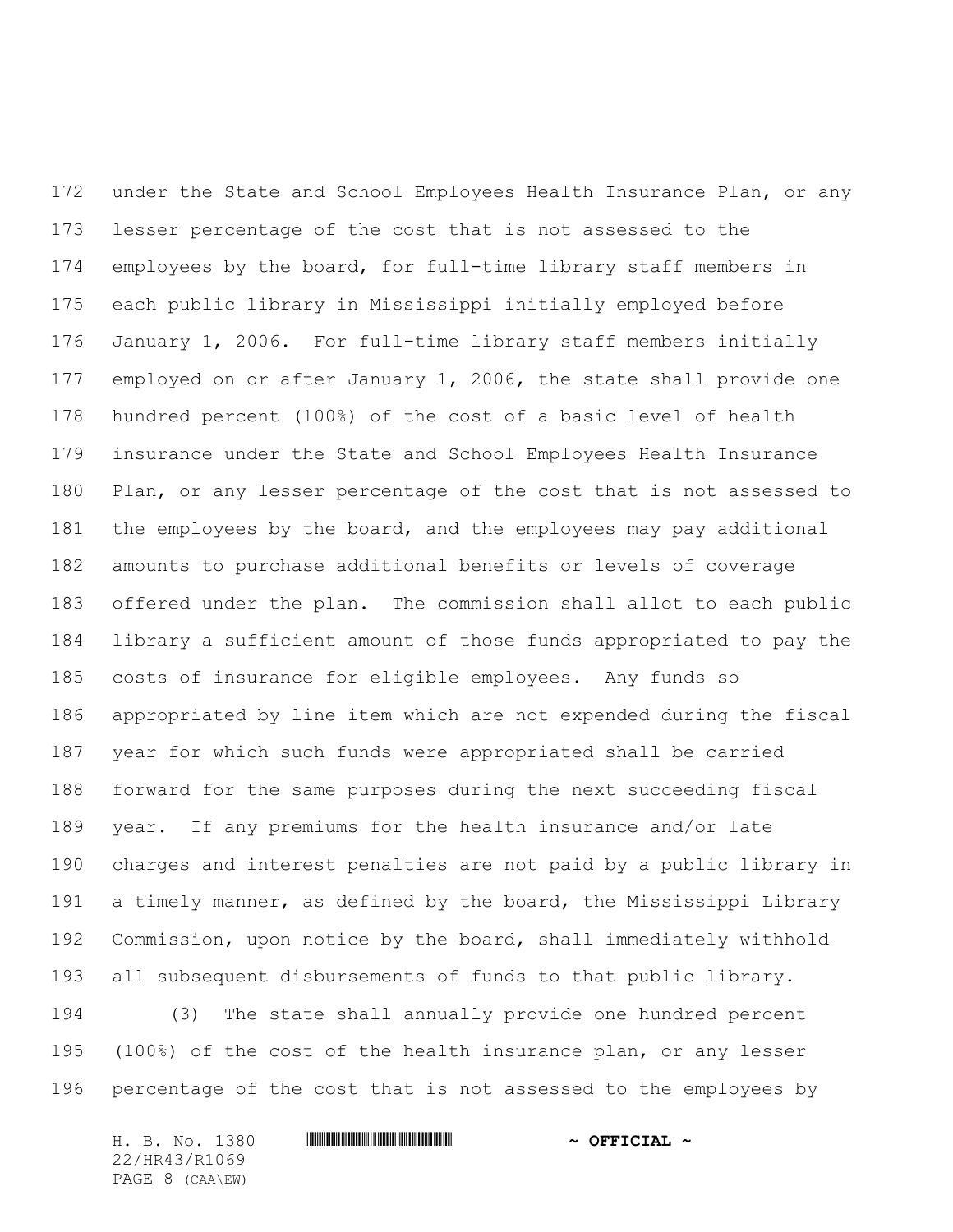the board, for public school district employees who work no less than twenty (20) hours during each week and regular nonstudent 199 school bus drivers, if such employees and school bus drivers were initially employed before January 1, 2006. For such employees and school bus drivers initially employed on or after January 1, 2006, the state shall provide one hundred percent (100%) of the cost of a basic level of health insurance under the State and School Employees Health Insurance Plan, or any lesser percentage of the 205 cost that is not assessed to the employees by the board, and the employees may pay additional amounts to purchase additional benefits or levels of coverage offered under the plan. Where federal funding is allowable to defray, in full or in part, the cost of participation in the program by district employees who work no less than twenty (20) hours during the week and regular nonstudent bus drivers, whose salaries are paid, in full or in part, by federal funds, the allowance under this section shall be reduced to the extent of such federal funding. Where the use of federal funds is allowable but not available, it is the intent of the Legislature that school districts contribute the cost of participation for such employees from local funds, except that parent fees for child nutrition programs shall not be increased to cover such cost.

 (4) The state shall provide annually, by line item in the community/junior college appropriation bill, such funds to pay one hundred percent (100%) of the cost of the health insurance plan,

H. B. No. 1380 **. AND AND AN ADDED \*** OFFICIAL \* 22/HR43/R1069 PAGE 9 (CAA\EW)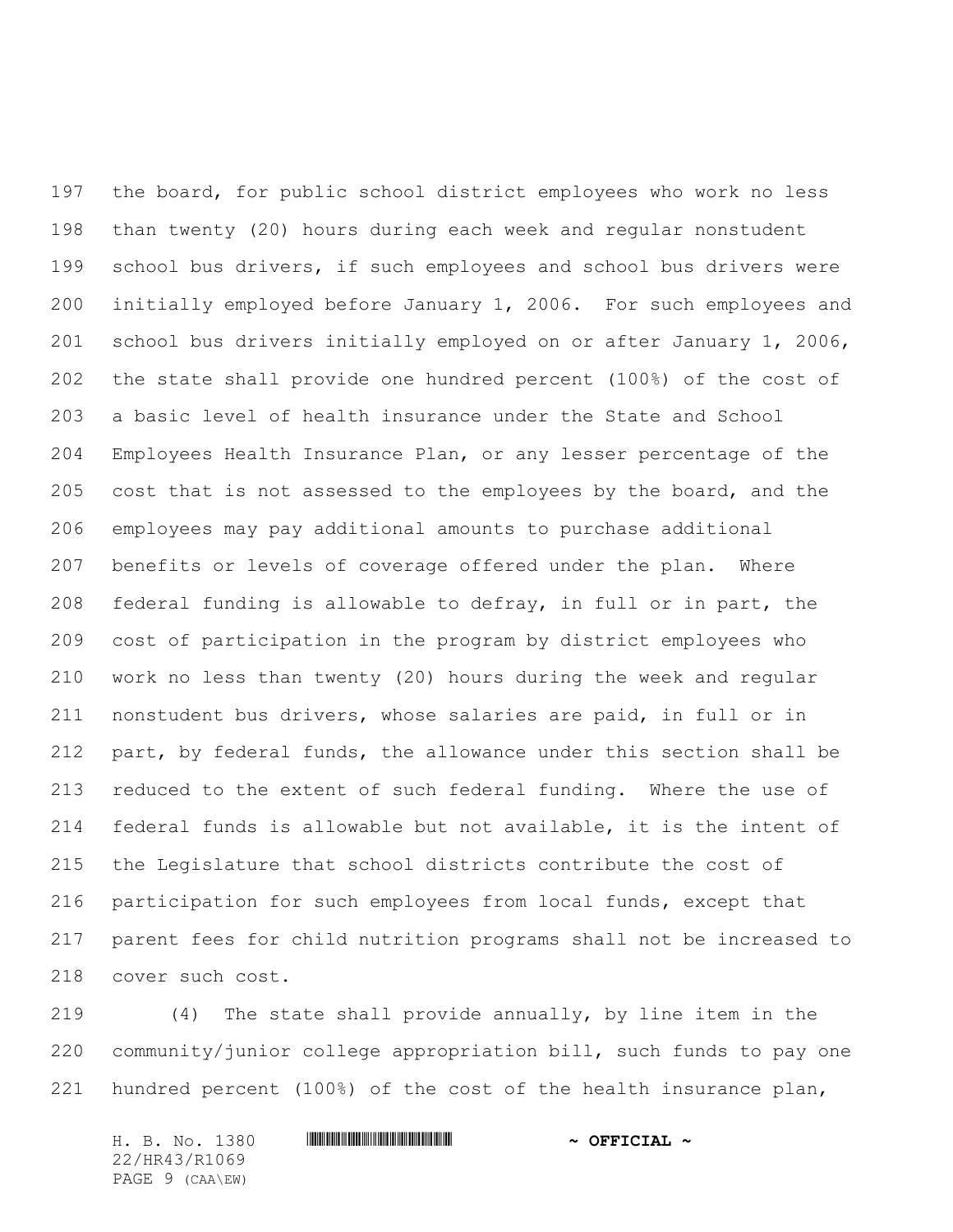or any lesser percentage of the cost that is not assessed to the employees by the board, for community/junior college district employees initially employed before January 1, 2006, who work no less than twenty (20) hours during each week. For such employees initially employed on or after January 1, 2006, the state shall provide one hundred percent (100%) of the cost of a basic level of health insurance under the State and School Employees Health Insurance Plan, or any lesser percentage of the cost that is not 230 assessed to the employees by the board, and the employees may pay additional amounts to purchase additional benefits or levels of coverage offered under the plan.

 (5) When the use of federal funding is allowable to defray, in full or in part, the cost of participation in the insurance plan by community/junior college district employees who work no less than twenty (20) hours during each week, whose salaries are paid, in full or in part, by federal funds, the allowance under this section shall be reduced to the extent of the federal funding. Where the use of federal funds is allowable but not available, it is the intent of the Legislature that community/junior college districts contribute the cost of participation for such employees from local funds.

 (6) Any community/junior college district may contribute to the cost of coverage for any district employee from local community/junior college district funds, and any public school district may contribute to the cost of coverage for any district

H. B. No. 1380 **. AND AND AN ADDED \*** OFFICIAL \* 22/HR43/R1069 PAGE 10 (CAA\EW)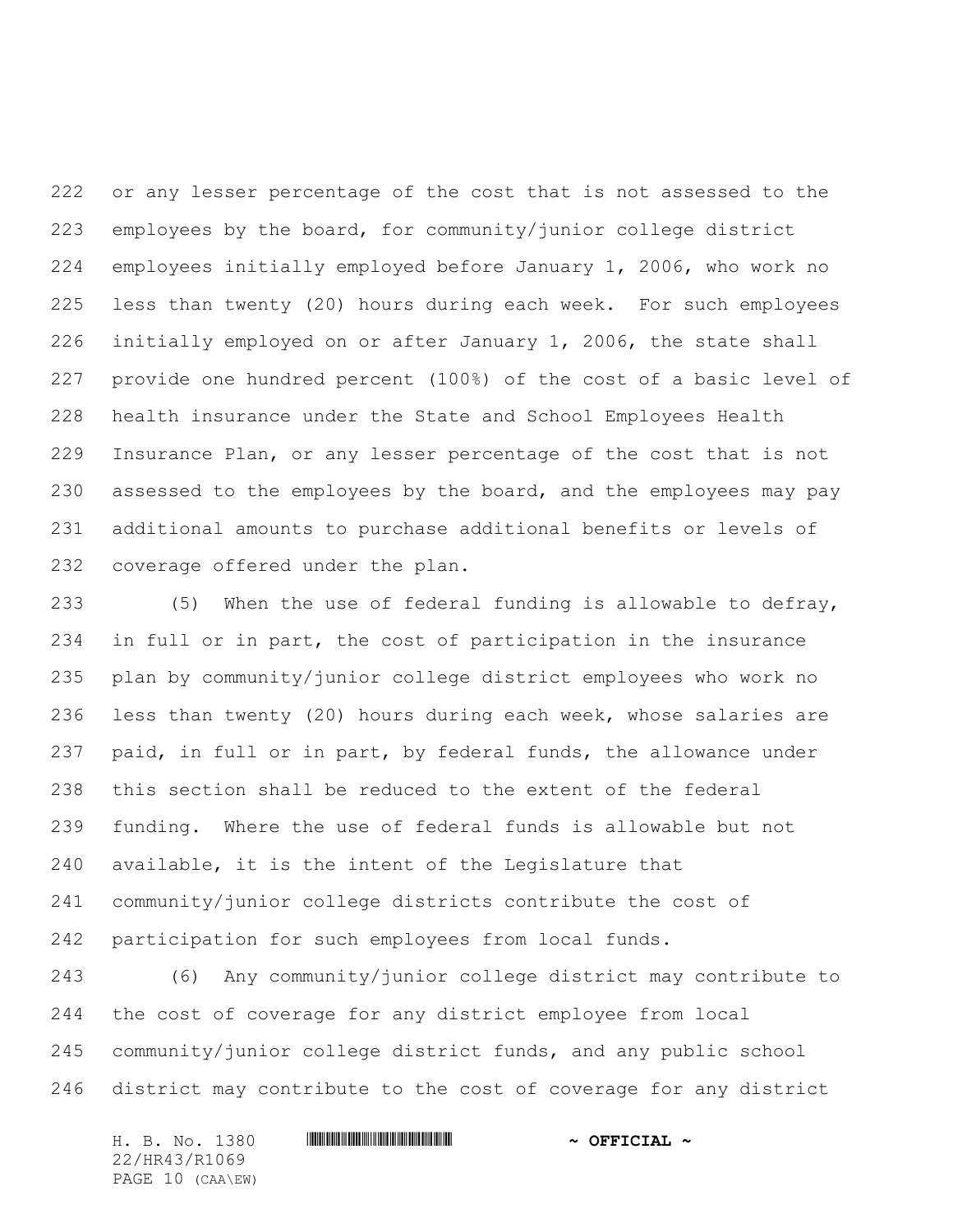employee from nonminimum program funds. Any part of the cost of such coverage for participating employees of public school districts and public community/junior college districts that is not paid by the state shall be paid by the participating employees, which shall be deducted from the salaries of the employees in a manner determined by the board.

 (7) Any funds appropriated for the cost of insurance by line item in the community/junior colleges appropriation bill which are not expended during the fiscal year for which such funds were appropriated shall be carried forward for the same purposes during the next succeeding fiscal year.

 (8) The board may establish and enforce late charges and interest penalties or other penalties for the purpose of requiring the prompt payment of all premiums for life and health insurance permitted under this chapter. All funds in excess of the amount needed for disbursement of claims shall be deposited in a special fund in the State Treasury to be known as the State and School Employees Insurance Fund. The State Treasurer shall invest all funds in the State and School Employees Insurance Fund and all interest earned shall be credited to the State and School Employees Insurance Fund. Such funds shall be placed with one or more depositories of the state and invested on the first day such funds are available for investment in certificates of deposit, repurchase agreements or in United States Treasury bills or as otherwise authorized by law for the investment of Public

22/HR43/R1069 PAGE 11 (CAA\EW)

## H. B. No. 1380 **. AND AND AN ADDED \*** OFFICIAL \*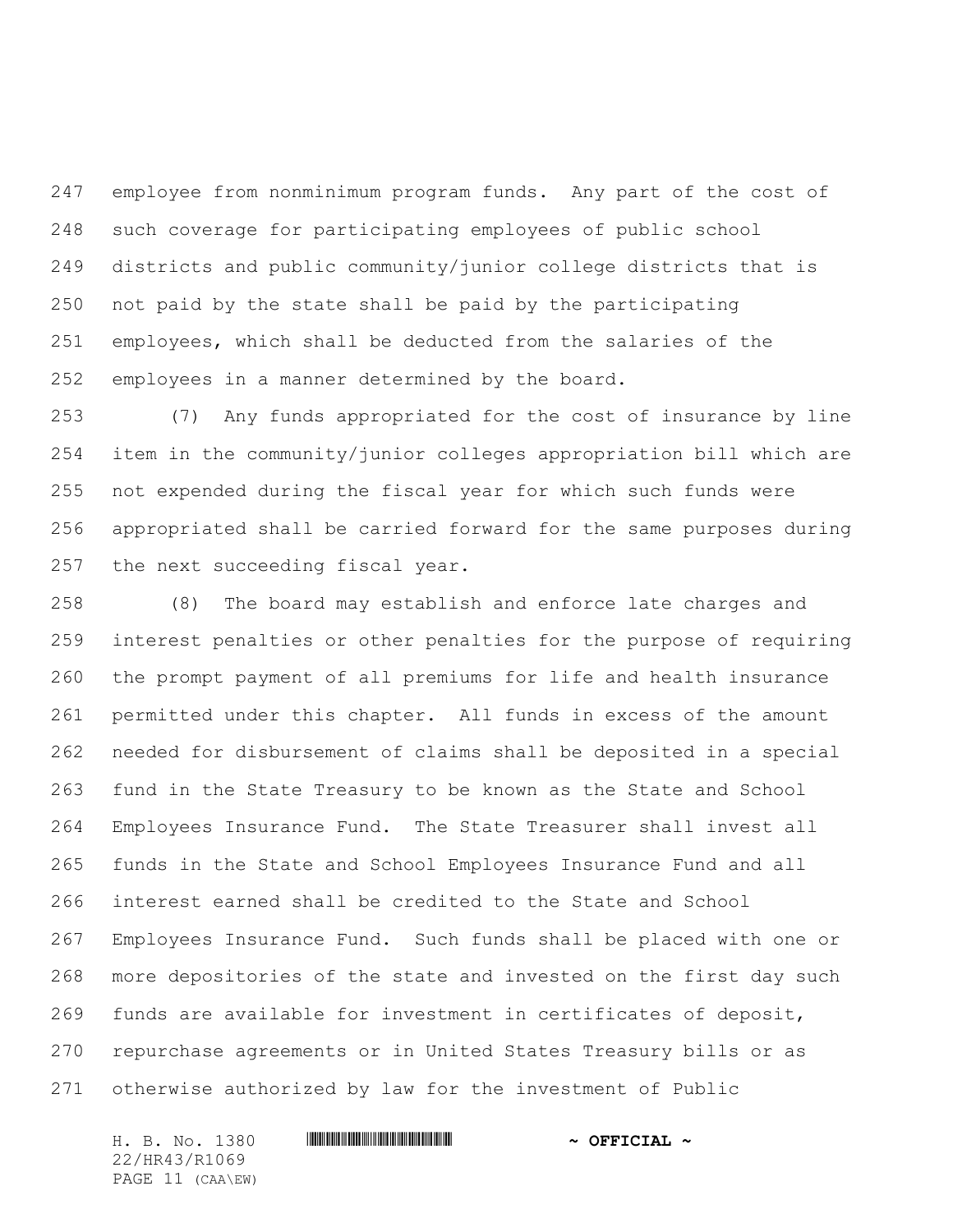Employees' Retirement System funds, as long as such investment is made from competitive offering and at the highest and best market rate obtainable consistent with any available investment alternatives; however, such investments shall not be made in 276 shares of stock, common or preferred, or in any other investments which would mature more than one (1) year from the date of investment. The board shall have the authority to draw from this fund periodically such funds as are necessary to operate the self-insurance plan or to pay to the insurance carrier the cost of operation of this plan, it being the purpose to limit the amount of participation by the state to fifty percent (50%) of the cost of the life insurance program and not to limit the contracting for additional benefits where the cost will be paid in full by the employee. The state shall not share in the cost of coverage for retired employees.

 (9) The board shall also provide for the creation of an Insurance Reserve Fund and funds therein shall be invested by the State Treasurer with all interest earned credited to the State and School Employees Insurance Fund.

 (10) Any retired employee electing to purchase retired life and health insurance will have the full cost of such insurance deducted monthly from his State of Mississippi retirement plan check or direct billed for the cost of the premium if the retirement check is insufficient to pay for the premium. If the board determines actuarially that the premium paid by the

H. B. No. 1380 **. HR441 MINIMUM MINIMUM MINIMUM \*** OFFICIAL ~ 22/HR43/R1069 PAGE 12 (CAA\EW)